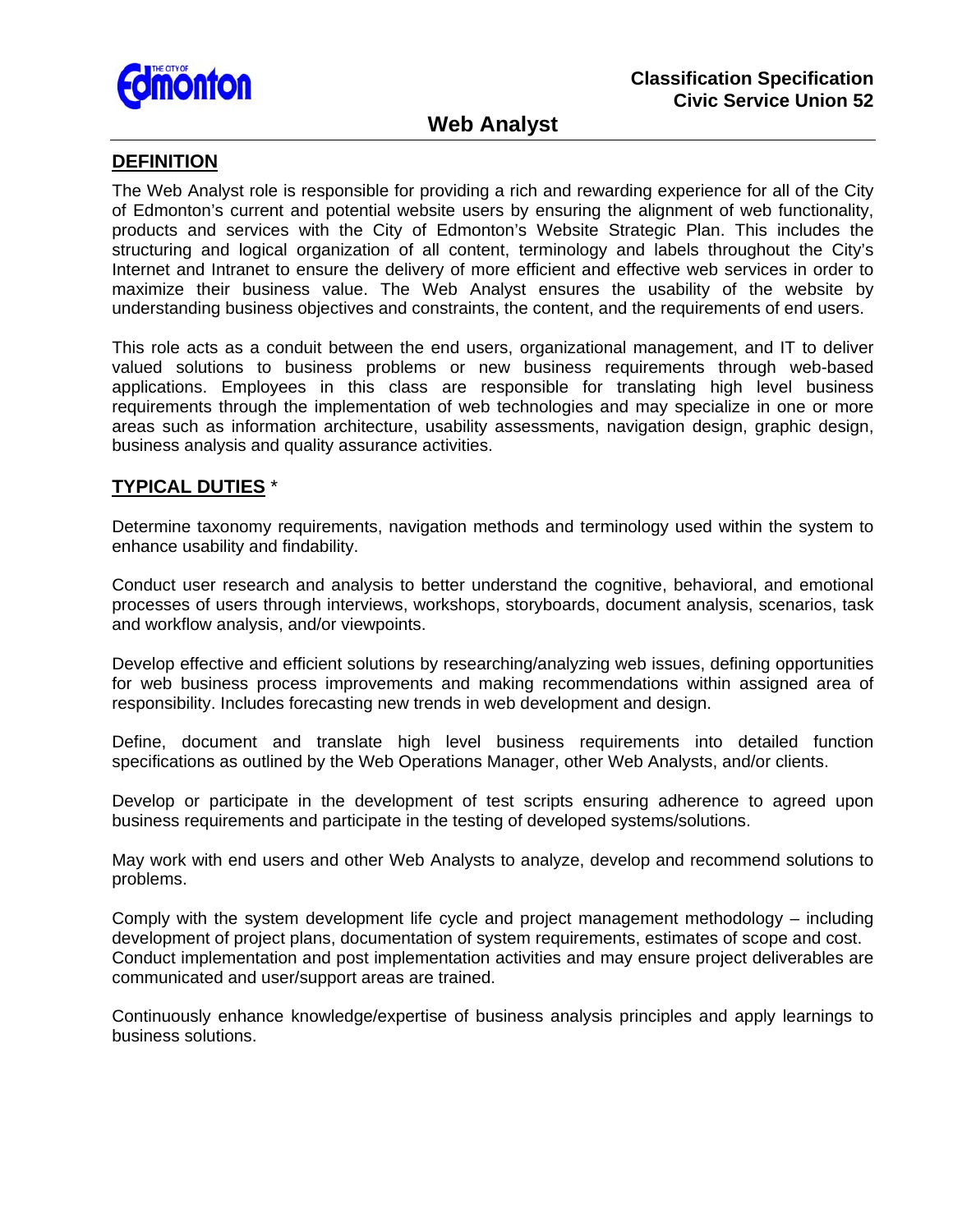

# **Web Analyst**

Provide project leadership and project planning for web related projects. This includes analysis, design, testing, training and implementation. This may also include coaching and mentoring others.

Work with Web Operations Manager, other Web Analysts, and the client to ensure effective communication, integration of web project issues and deliverables, and clear articulation of business requirements.

Perform related work as required.

# **KNOWLEDGE, ABILITIES AND SKILLS**

Exceptional consultation, interviewing, observational, analysis, and facilitation skills in order to extract the needs and requirements of the intended web users from multiple sources.

Expert knowledge in website business process mapping including the ability to outline data and application needs to support the current and evolving business functions and the appropriate supporting web technology.

Comprehensive understanding of web design, development, products, and usability standards.

Knowledge and familiarity with cognitive psychology, usability, user research techniques and interface design.

Strong technical knowledge and competency in web authoring tools and design software such as: HTML, Content Management Systems (CMS), Macromedia Dreamweaver, Adobe Photoshop, and Adobe Illustrator.

Proficient with social media tools, especially Facebook, Twitter, YouTube, MySpace and other emerging web technologies and trends.

Strong knowledge of all department business, programs, services, and initiatives in order to understand business needs.

Demonstrated ability to establish and maintain effective working relationships with personnel at all levels of civic services.

Ability to work independently and collaboratively as a member of a team, including the ability to lead projects and/or coach and mentor others.

Strong organizational skills, including the ability to coordinate and lead multiple assignments and tasks while meeting deadlines.

Excellent verbal and written communication skills with strong attention to detail.